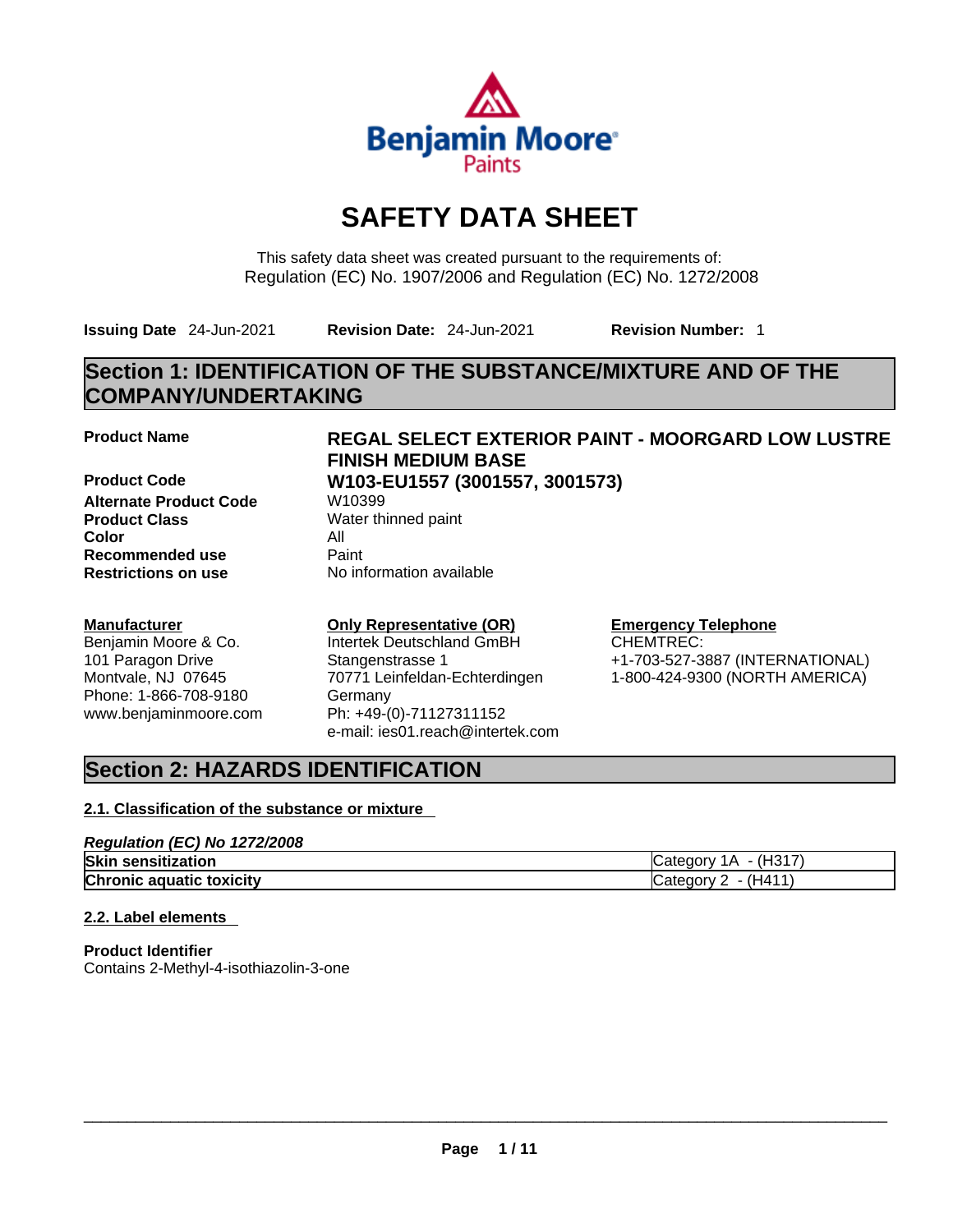

**Signal word** Warning

### **Hazard statements**

H317 - May cause an allergic skin reaction H411 - Toxic to aquatic life with long lasting effects

EUH208 - Contains (1,2-Benzisothiazolin-3-one, Cobalt bis(2-ethylhexanoate), 5-Chloro-2-methyl-3(2H)-isothiazolone mixture with 2-methyl-3(2H)-isothiazolone (3:1) ). May produce an allergic reaction

### **Precautionary Statements - EU (§28, 1272/2008)**

P101 - If medical advice is needed, have product container or label at hand

P102 - Keep out of reach of children

P273 - Avoid release to the environment

P280 - Wear protective gloves

P321 - Specific treatment (see supplemental first aid instructions on this label)

P501 - Dispose of contents/ container to an approved waste disposal plant

### **2.3. Other hazards**

**Other hazards Toxic to aquatic life** 

**General Hazards No information available** 

## **Section 3: COMPOSITION/INFORMATION ON INGREDIENTS**

### **3.1 Substances**

Not applicable

### **3.2 Mixtures**

| <b>Chemical name</b>       | <b>EINECS/ELINCS No.</b> | <b>CAS No.</b> | Weight-%        | <b>Classification</b><br>according to<br><b>Regulation (EC) No.</b><br>1272/2008 [CLP]                                                                         | <b>REACH registration</b><br>number |
|----------------------------|--------------------------|----------------|-----------------|----------------------------------------------------------------------------------------------------------------------------------------------------------------|-------------------------------------|
| Titanium dioxide           | 236-675-5                | 13463-67-7     | $>= 5 - 10$     | Not available                                                                                                                                                  | 01-2119489379-17-01<br>68           |
| Zinc oxide                 | 215-222-5                | 1314-13-2      | $>=1 - 5$       | Aquatic Acute 1(H400)<br>Aquatic Chronic<br>1(H410)                                                                                                            | Not available                       |
| 1,2-Benzisothiazolin-3-one | 220-120-9                | 2634-33-5      | $>=0.01 - 0.05$ | Acute Tox 4 (H302)<br>Acute Tox 2 (H330)<br>Skin Irrit. 2 (H315)<br>Eye Dam. 1 (H318)<br>Skin Sens. 1 (H317)<br>Aquatic Acute 1<br>(H400)<br>Aquatic Chronic 2 | Not available                       |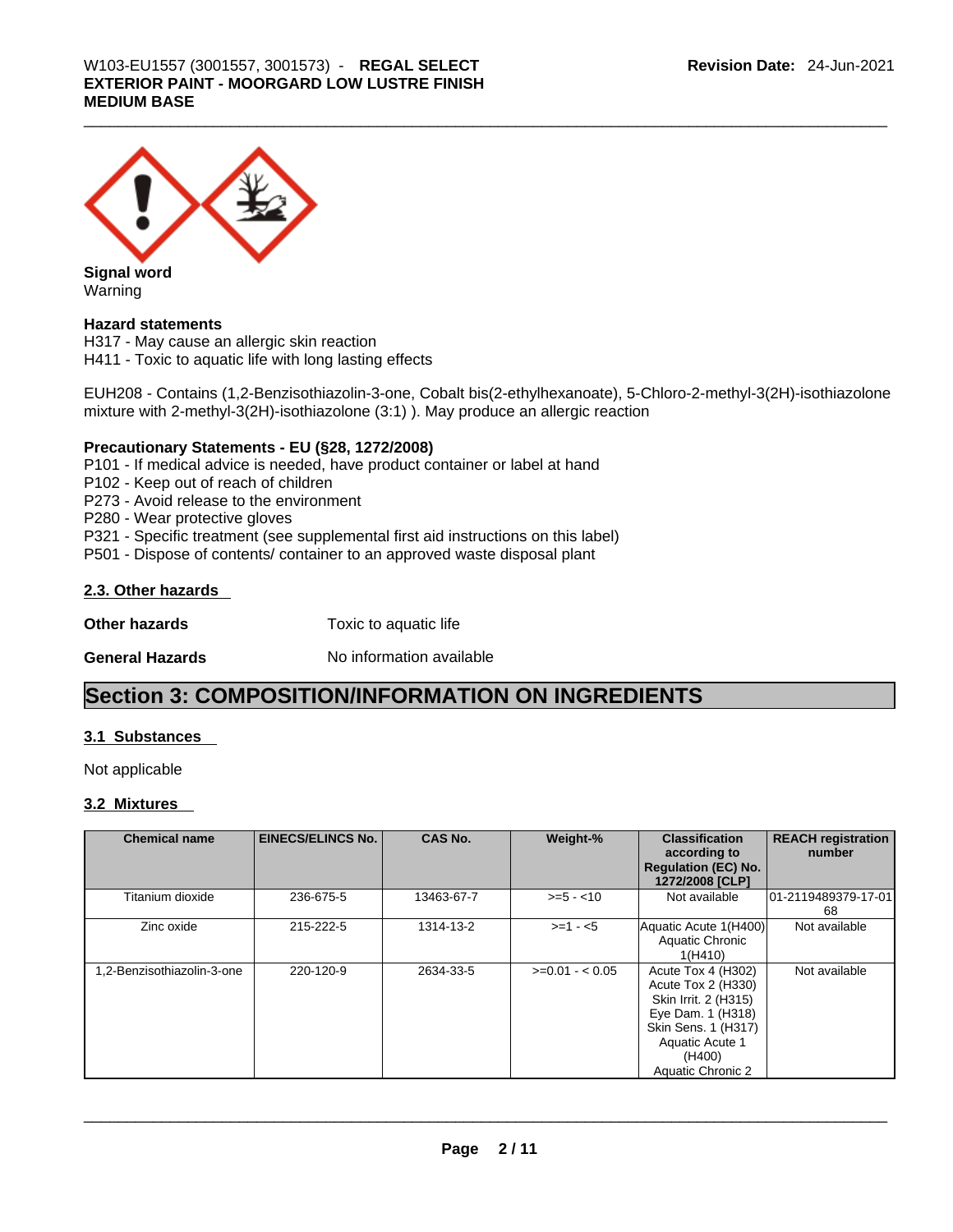## \_\_\_\_\_\_\_\_\_\_\_\_\_\_\_\_\_\_\_\_\_\_\_\_\_\_\_\_\_\_\_\_\_\_\_\_\_\_\_\_\_\_\_\_\_\_\_\_\_\_\_\_\_\_\_\_\_\_\_\_\_\_\_\_\_\_\_\_\_\_\_\_\_\_\_\_\_\_\_\_\_\_\_\_\_\_\_\_\_\_\_\_\_ W103-EU1557 (3001557, 3001573) - **REGAL SELECT EXTERIOR PAINT - MOORGARD LOW LUSTRE FINISH MEDIUM BASE**

|                                                                                                 |           |            |                   | (H411)                                                                                                                                                                                                                  |               |
|-------------------------------------------------------------------------------------------------|-----------|------------|-------------------|-------------------------------------------------------------------------------------------------------------------------------------------------------------------------------------------------------------------------|---------------|
| 2-Methyl-4-isothiazolin-3-one                                                                   | 220-239-6 | 2682-20-4  | $>=0.001 - 0.005$ | Skin Corr. 1B (H314)<br>Eye Dam 1 (H318)<br>Skin Sens. 1 (H317)<br>Acute Tox. 3 (H301)<br>Acute Tox. 3 (H311)<br>Acute Tox. 2 (H330)<br>Acute Tox. 3 (H331)<br>Aquatic Acute 1<br>(H400)<br>Aquatic chronic 1<br>(H410) | Not available |
| 5-Chloro-2-methyl-3(2H)-isothi<br>azolone mixture with<br>2-methyl-3(2H)-isothiazolone<br>(3:1) |           | 55965-84-9 | $>=0.001 - 0.005$ | Acute Tox. 3 (H301)<br>Acute Tox. 2 (H310)<br>Acute Tox. 3 (H330)<br>Skin Corr. 1C (H314)<br>Eye Dam 1 (H318)<br>Skin Sens. 1 (H317)<br>Aquatic Acute 1<br>(H400)<br>Aquatic Chronic 1<br>(H410)                        | Not available |

*Full text of H- and EUH-phrases: see section 16* 

## **Section 4: FIRST AID MEASURES**

### **4.1. Description of first aid measures**

| <b>Description of first aid measures</b>                                           |                                                                                                          |
|------------------------------------------------------------------------------------|----------------------------------------------------------------------------------------------------------|
| <b>General Advice</b>                                                              | No hazards which require special first aid measures.                                                     |
| <b>Eye Contact</b>                                                                 | Rinse thoroughly with plenty of water for at least 15<br>minutes and consult a physician.                |
| <b>Skin Contact</b>                                                                | Wash off immediately with soap and plenty of water while<br>removing all contaminated clothes and shoes. |
| <b>Inhalation</b>                                                                  | Move to fresh air. If symptoms persist, call a physician.                                                |
| Ingestion                                                                          | Clean mouth with water and afterwards drink plenty of<br>water. Consult a physician if necessary.        |
| 4.2. Most important symptoms and effects, both acute and delayed                   |                                                                                                          |
| <b>Most Important Symptoms/Effects</b>                                             | May cause allergic skin reaction.                                                                        |
| 4.3. Indication of any immediate medical attention and special treatment<br>needed |                                                                                                          |
| <b>Notes To Physician</b>                                                          | Treat symptomatically.                                                                                   |
|                                                                                    |                                                                                                          |
|                                                                                    |                                                                                                          |
|                                                                                    |                                                                                                          |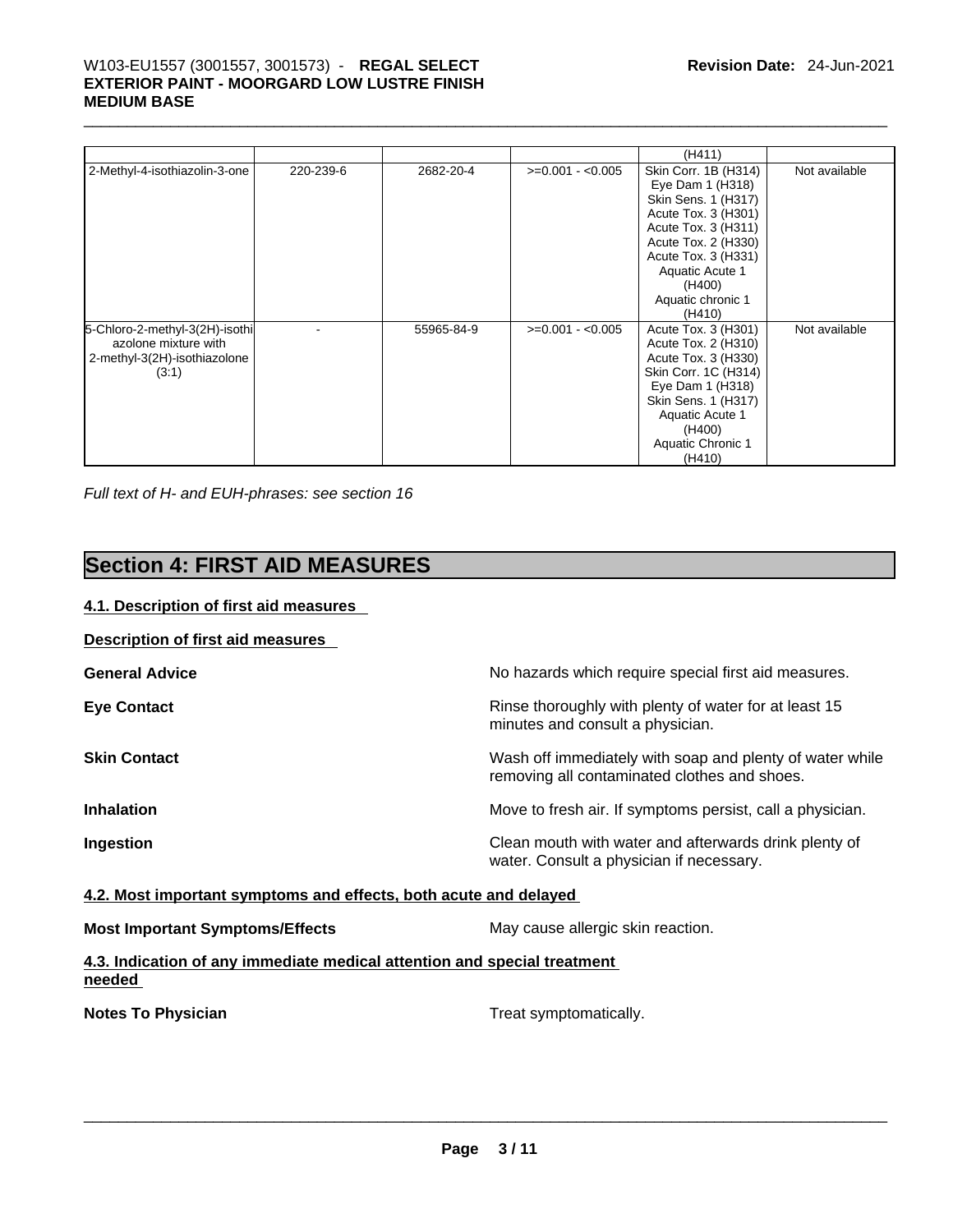## **Section 5: FIRE FIGHTING MEASURES**

### **5.1. Extinguishing media**

| <b>Suitable Extinguishing Media</b>                        | Use extinguishing measures that are appropriate to local<br>circumstances and the surrounding environment. |
|------------------------------------------------------------|------------------------------------------------------------------------------------------------------------|
| Unsuitable Extinguishing Media                             | No information available.                                                                                  |
| 5.2. Special hazards arising from the substance or mixture |                                                                                                            |
| <b>Specific Hazards Arising From The Chemical</b>          | Closed containers may rupture if exposed to fire or<br>extreme heat.                                       |
| Sensitivity to static discharge                            | No.                                                                                                        |
| Sensitivity to mechanical impact                           | No.                                                                                                        |
| 5.3. Advice for firefighters                               |                                                                                                            |
| Protective equipment and precautions for firefighters      | Wear self-contained breathing apparatus and protective<br>suit.                                            |

## **Section 6: ACCIDENTAL RELEASE MEASURES**

### **6.1. Personal precautions, protective equipment and emergency procedures**

| <b>Personal Precautions</b>                               | Avoid contact with skin, eyes and clothing. Ensure<br>adequate ventilation.            |
|-----------------------------------------------------------|----------------------------------------------------------------------------------------|
| <b>Other Information</b>                                  | Observe all relevant local and international regulations.                              |
| 6.2. Environmental precautions                            |                                                                                        |
| <b>Environmental precautions</b>                          | Prevent spreading of vapors through sewers, ventilation<br>systems and confined areas. |
| 6.3. Methods and material for containment and cleaning up |                                                                                        |
| <b>Methods for Containment</b>                            | Absorb with inert material and place in suitable container<br>for disposal.            |
| <b>Methods for Cleaning Up</b>                            | Clean contaminated surface thoroughly.                                                 |
| 6.4. Reference to other sections                          |                                                                                        |
| <b>Other information</b>                                  | See Section 12 for additional information.                                             |
| <b>Section 7: HANDLING AND STORAGE</b>                    |                                                                                        |
| 7.1. Precautions for safe handling                        |                                                                                        |

**Handling Handling Avoid contact with skin, eyes and clothing. Avoid breathing**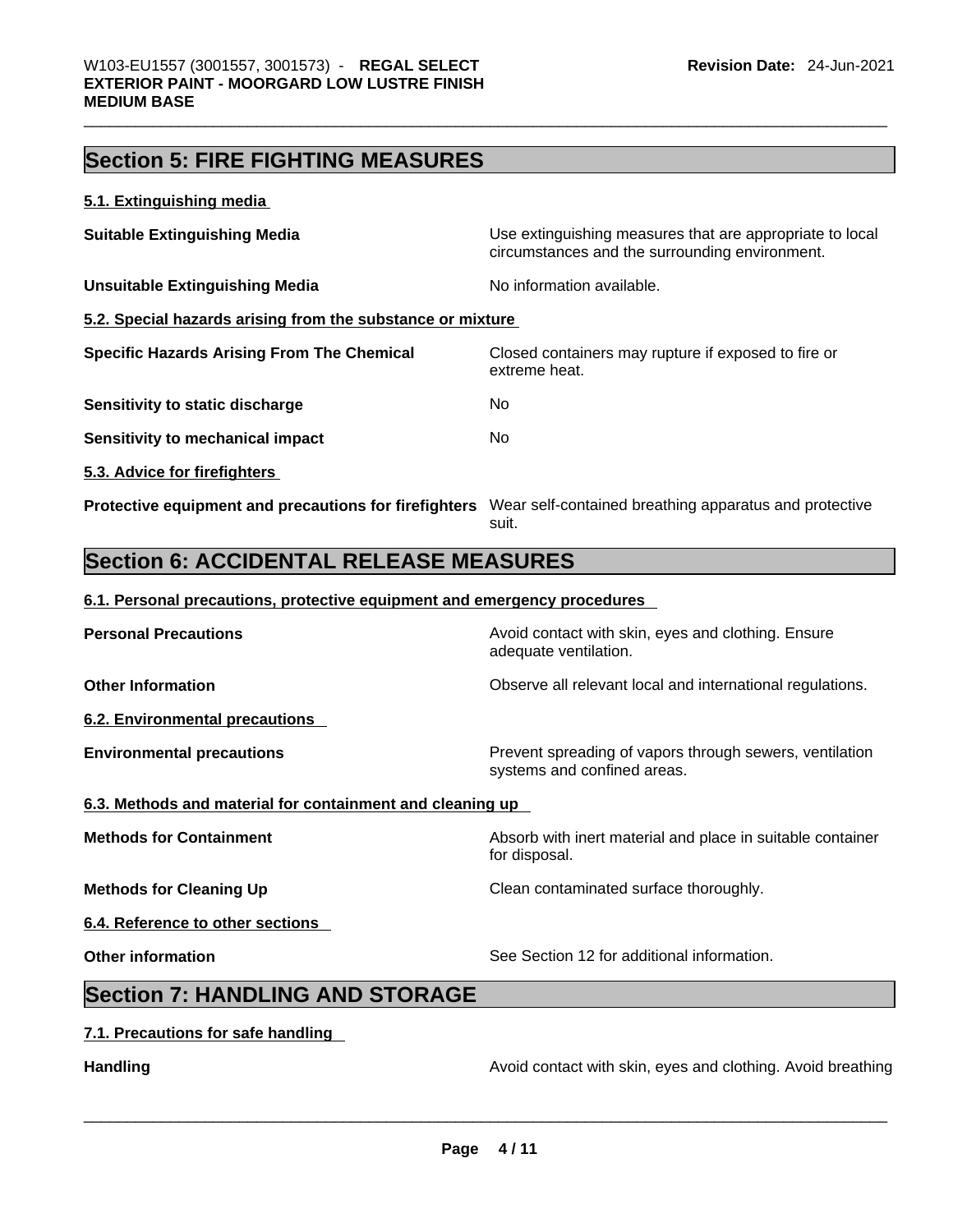vapors, spray mists or sanding dust. In case of insufficient ventilation, wear suitable respiratory equipment.

**Hygiene Measures** Wash thoroughly after handling.

### **7.2. Conditions for safe storage, including any incompatibilities**

**Storage Keep container tightly closed. Keep out of the reach of Keep** container tightly closed. Keep out of the reach of children.

**7.3. Specific end use(s)** 

**Specific Uses Architectural coating. Apply as directed. Refer to product** label / literature for specific instructions.

**Risk Management Methods (RMM)** Not Applicable.

## **Section 8: EXPOSURE CONTROLS/PERSONAL PROTECTION**

### **8.1. Control parameters**

| <b>Chemical name</b>           | <b>European Union</b>   | <b>Belgium</b>                                                                    | <b>Bulgaria</b>                                                                                              |                         | <b>Cyprus</b>             | <b>France</b>                                       | <b>Ireland</b>                                                                                                  |
|--------------------------------|-------------------------|-----------------------------------------------------------------------------------|--------------------------------------------------------------------------------------------------------------|-------------------------|---------------------------|-----------------------------------------------------|-----------------------------------------------------------------------------------------------------------------|
| Titanium dioxide<br>13463-67-7 |                         | TWA: $10 \text{ mg/m}^3$                                                          | TWA: $10.0 \text{ mg/m}^3$<br>TWA: $1.0 \text{ mg/m}^3$                                                      |                         |                           | TWA: $10 \text{ mg/m}^3$                            | TWA: $10 \text{ mg/m}^3$<br>TWA: $4 \text{ mg/m}^3$                                                             |
|                                |                         |                                                                                   |                                                                                                              |                         |                           |                                                     | STEL: 30 mg/m <sup>3</sup><br>STEL: $12 \text{ mq/m}^3$                                                         |
| Zinc oxide<br>1314-13-2        |                         | STEL: 10 mg/m <sup>3</sup><br>TWA: $10 \text{ mg/m}^3$<br>TWA: $5 \text{ mg/m}^3$ | TWA: 5.0 mg/m <sup>3</sup><br>STEL: 10.0 mg/m <sup>3</sup>                                                   |                         |                           | TWA: $5 \text{ mg/m}^3$<br>TWA: $10 \text{ mg/m}^3$ | TWA: $2 \text{ mq/m}^3$<br>STEL: $10 \text{ mg/m}^3$                                                            |
| <b>Chemical name</b>           | Germany                 | Greece                                                                            | <b>Hungary</b>                                                                                               |                         | <b>Iceland</b>            | <b>Italy</b>                                        | Latvia                                                                                                          |
| Titanium dioxide<br>13463-67-7 |                         | TWA: $10 \text{ mg/m}^3$<br>TWA: $5 \text{ mg/m}^3$                               |                                                                                                              |                         | 6 mg/m <sup>3</sup> TWA   |                                                     | TWA: $10 \text{ mg/m}^3$                                                                                        |
| Zinc oxide<br>1314-13-2        |                         | TWA: $5 \text{ mg/m}^3$<br>STEL: $10 \text{ mg/m}^3$                              | STEL: 20 mg/m <sup>3</sup><br>TWA: $5 \text{ mg/m}^3$                                                        |                         | 4 mg/m <sup>3</sup> TWA   |                                                     | TWA: $0.5$ mg/m <sup>3</sup>                                                                                    |
| <b>Chemical name</b>           | Lithuania               | <b>Netherlands</b>                                                                | <b>Poland</b>                                                                                                | Romania                 | <b>Spain</b>              | <b>Sweden</b>                                       | <b>United</b><br>Kingdom                                                                                        |
| Titanium dioxide<br>13463-67-7 | TWA: $5 \text{ mg/m}^3$ |                                                                                   | STEL: 30 mg/m <sup>3</sup> TWA: 10 mg/m <sup>3</sup><br>TWA: 10 mg/m <sup>3</sup> STEL: 15 mg/m <sup>3</sup> |                         | TWA: 10 mg/m <sup>3</sup> | TLV: $5 \text{ mg/m}^3$                             | TWA: $10 \text{ mg/m}^3$<br>TWA: $4 \text{ mg/m}^3$<br>STEL: 30 mg/m <sup>3</sup><br>STEL: 12 mg/m <sup>3</sup> |
| Zinc oxide<br>1314-13-2        | TWA: $5 \text{ mg/m}^3$ |                                                                                   | STEL: 10 mg/m <sup>3</sup><br>TWA: 5 mg/m <sup>3</sup> STEL: 10 mg/m <sup>3</sup> STEL: 10 mg/m <sup>3</sup> | TWA: $5 \text{ ma/m}^3$ | TWA: $2 \text{ mg/m}^3$   | TLV: $5 \text{ mg/m}^3$                             |                                                                                                                 |

### **8.2. Exposure controls**

**Occupational exposure controls** 

**Personal Protective Equipment** 

**Engineering Measures Ensure** Ensure adequate ventilation, especially in confined areas.

**Respiratory Protection In case of insufficient ventilation wear suitable respiratory** equipment.

**Eye Protection Exercise 2 Safety glasses with side-shields.** 

**Skin Protection** Lightweight protective clothing. \_\_\_\_\_\_\_\_\_\_\_\_\_\_\_\_\_\_\_\_\_\_\_\_\_\_\_\_\_\_\_\_\_\_\_\_\_\_\_\_\_\_\_\_\_\_\_\_\_\_\_\_\_\_\_\_\_\_\_\_\_\_\_\_\_\_\_\_\_\_\_\_\_\_\_\_\_\_\_\_\_\_\_\_\_\_\_\_\_\_\_\_\_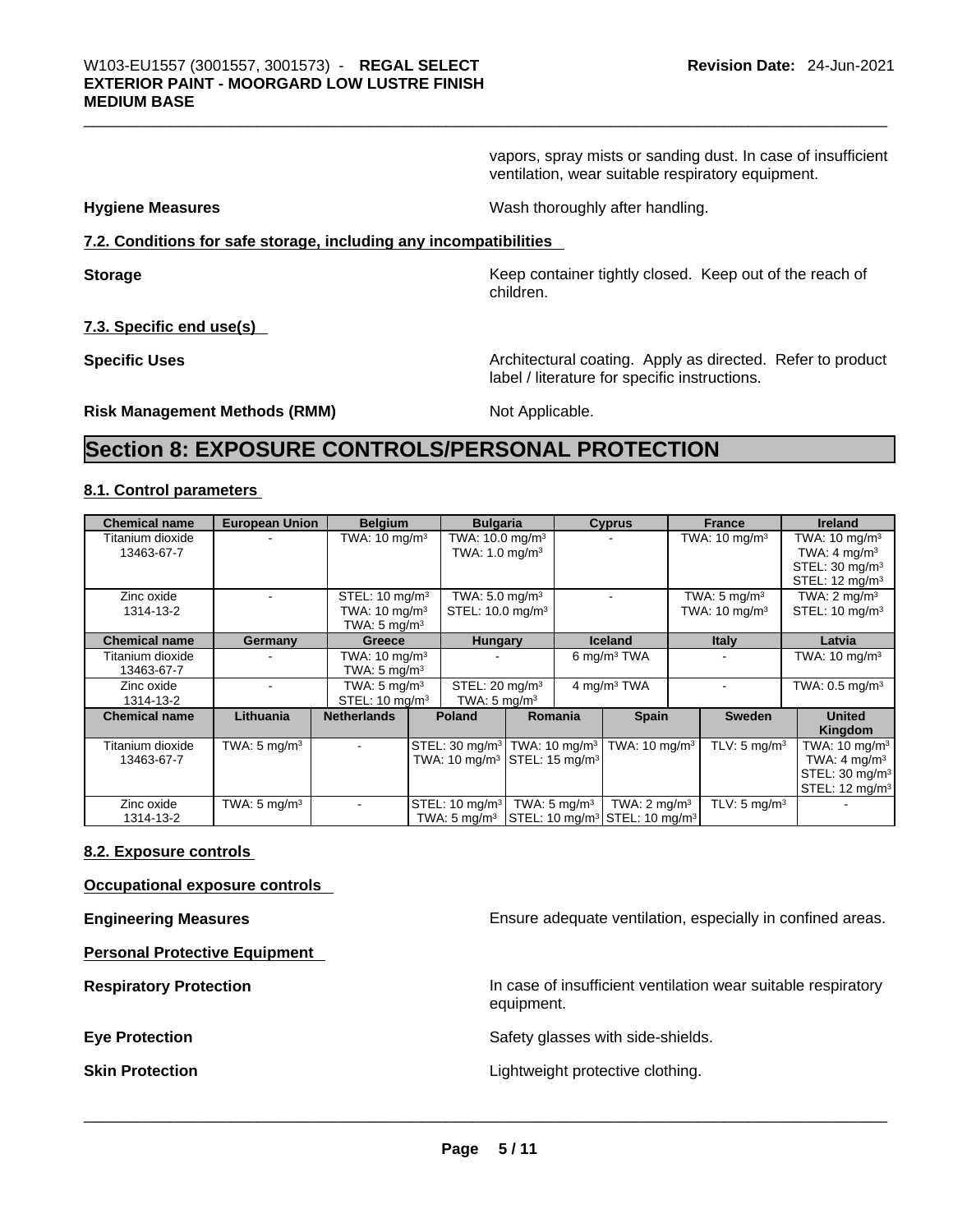Hand protection **Impervious** gloves.

**Hygiene Measures Avoid contact with skin, eyes and clothing. Remove and Hygiene Measures** and clothing. Remove and wash contaminated clothing before re-use. Wash thoroughly after handling.

## **Section 9: PHYSICAL AND CHEMICAL PROPERTIES**

### **9.1. Information on basic physical and chemical properties**

| Appearance                           | liquid                   |                        |  |  |
|--------------------------------------|--------------------------|------------------------|--|--|
| Odor                                 | little or no odor        |                        |  |  |
| <b>Odor Threshold</b>                | No information available |                        |  |  |
| <b>Property</b>                      | <b>Values</b>            | <b>Remarks/ Method</b> |  |  |
| Density (g/L)                        | 1240 - 1252              | None known             |  |  |
| <b>Relative Density</b>              | $1.24 - 1.26$            |                        |  |  |
| pH                                   | No information available | None known             |  |  |
| <b>Viscosity (cps)</b>               | No information available | None known             |  |  |
| Solubility(ies)                      | No information available | None known             |  |  |
| <b>Water solubility</b>              | No information available | None known             |  |  |
| <b>Evaporation Rate</b>              | No information available | None known             |  |  |
| Vapor pressure                       | No information available | None known             |  |  |
| Vapor density                        | No information available | None known             |  |  |
| Wt. % Solids                         | $45 - 55$                | None known             |  |  |
| Vol. % Solids                        | $35 - 45$                | None known             |  |  |
| Wt. % Volatiles                      | $45 - 55$                | None known             |  |  |
| Vol. % Volatiles                     | $55 - 65$                | None known             |  |  |
| <b>Boiling Point (°C)</b>            | 100                      | None known             |  |  |
| <b>Freezing Point (°C)</b>           | 0                        | None known             |  |  |
| Melting Point (°C)                   | No information available | None known             |  |  |
| <b>Pour Point</b>                    | No information available | None known             |  |  |
| Flash Point (°C)                     | Not applicable           | None known             |  |  |
| <b>Flammability (solid, gas)</b>     | No information available | None known             |  |  |
| <b>Upper flammability limit:</b>     | No information available | None known             |  |  |
| Lower flammability limit:            | No information available | None known             |  |  |
| <b>Autoignition Temperature (°C)</b> | No information available | None known             |  |  |
| Decomposition Temperature (°C)       | No information available | None known             |  |  |
| <b>Partition coefficient</b>         | No information available | None known             |  |  |
| <b>Explosive properties</b>          | No information available | None known             |  |  |
| <b>Oxidizing Properties</b>          | No information available | None known             |  |  |
|                                      |                          |                        |  |  |

## **Section 10: STABILITY AND REACTIVITY**

**10.1. Reactivity Reactivity Not Applicable. Not Applicable.** 

**10.2. Chemical stability** 

**Chemical Stability Stable under normal conditions.**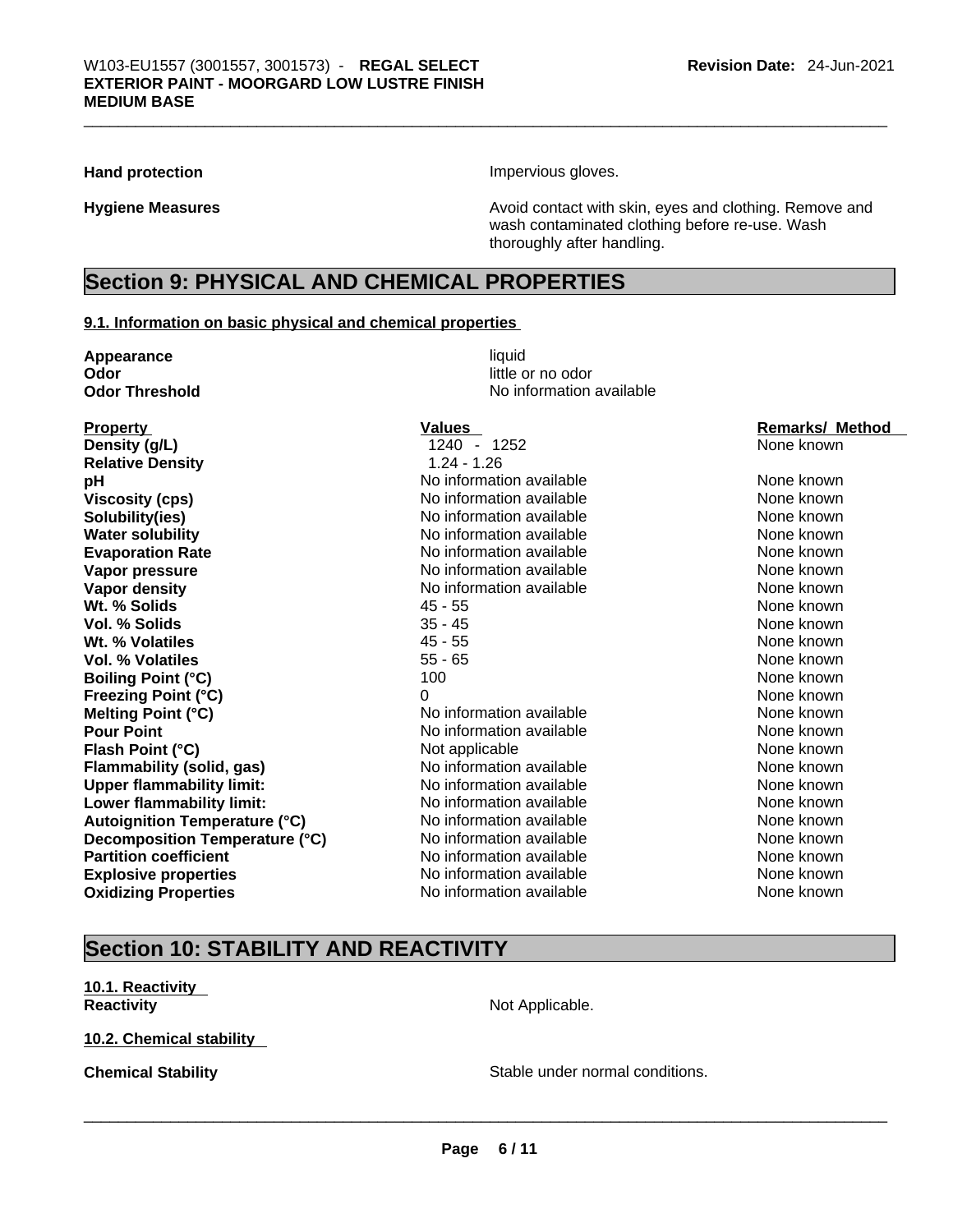### **10.3. Possibility of hazardous reactions**

**Possibility of hazardous reactions** None under normal conditions of use.

**10.4. Conditions to avoid** 

**10.5. Incompatible materials** 

**10.6. Hazardous decomposition products** 

**Conditions to avoid Conditions to avoid Prevent from freezing.** 

**Incompatible Materials No materials** No materials to be especially mentioned.

**Hazardous Decomposition Products** None under normal conditions of use.

## **Section 11: TOXICOLOGICAL INFORMATION**

### **11.1. Information on toxicological effects**

**Product Information**

| <b>Inhalation</b>     | There is no data available for this product.                                                 |
|-----------------------|----------------------------------------------------------------------------------------------|
| Eye contact           | There is no data available for this product.                                                 |
| <b>Skin contact</b>   | Repeated or prolonged skin contact may cause allergic<br>reactions with susceptible persons. |
| Ingestion             | There is no data available for this product.                                                 |
| <b>Acute Toxicity</b> |                                                                                              |

### **Component Information**

| <b>Chemical name</b>                | Oral LD50             | Dermal LD50            | <b>Inhalation LC50</b> |
|-------------------------------------|-----------------------|------------------------|------------------------|
| Titanium dioxide                    | $> 10000$ mg/kg (Rat) |                        |                        |
| 13463-67-7                          |                       |                        |                        |
| Zinc oxide                          | $> 5000$ mg/kg (Rat)  |                        |                        |
| 1314-13-2                           |                       |                        |                        |
| 1,2-Benzisothiazolin-3-one          | $= 1020$ mg/kg (Rat)  |                        |                        |
| 2634-33-5                           |                       |                        |                        |
| 2-Methyl-4-isothiazolin-3-one       | 232 - 249 mg/kg (Rat) | $= 200$ mg/kg (Rabbit) |                        |
| 2682-20-4                           | $= 120$ mg/kg (Rat)   |                        |                        |
|                                     |                       |                        |                        |
| 5-Chloro-2-methyl-3(2H)-isothiazolo | $= 53$ mg/kg (Rat)    |                        |                        |
| ne mixture with                     |                       |                        |                        |
| 2-methyl-3(2H)-isothiazolone (3:1)  |                       |                        |                        |
| 55965-84-9                          |                       |                        |                        |

# **Skin corrosion/irritation** No information available. \_\_\_\_\_\_\_\_\_\_\_\_\_\_\_\_\_\_\_\_\_\_\_\_\_\_\_\_\_\_\_\_\_\_\_\_\_\_\_\_\_\_\_\_\_\_\_\_\_\_\_\_\_\_\_\_\_\_\_\_\_\_\_\_\_\_\_\_\_\_\_\_\_\_\_\_\_\_\_\_\_\_\_\_\_\_\_\_\_\_\_\_\_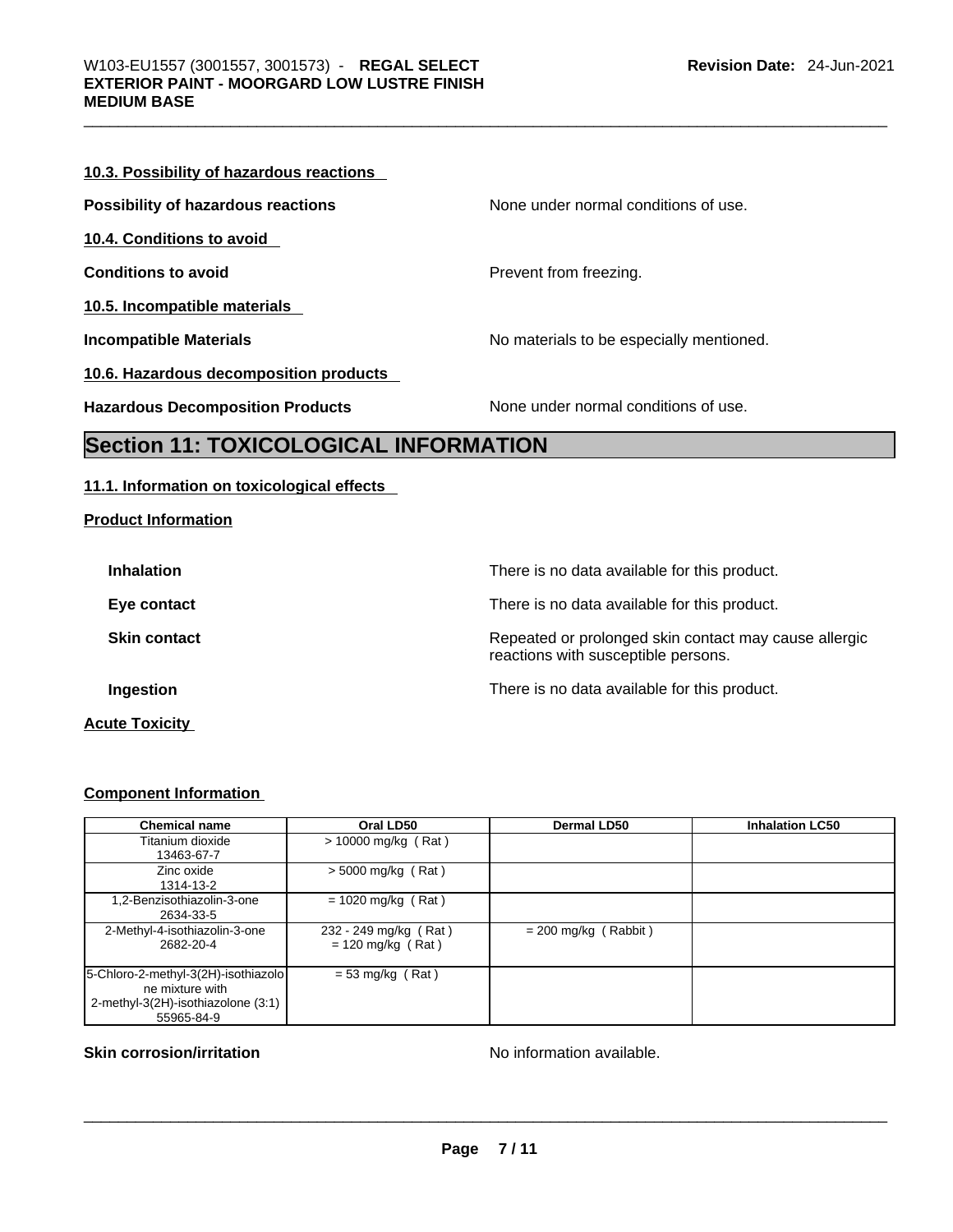| Eye damage/irritation    | No information available.            |
|--------------------------|--------------------------------------|
| <b>Sensitization</b>     | May cause an allergic skin reaction. |
| <b>Mutagenic Effects</b> | No information available.            |

### **Carcinogenic effects**

The table below indicates whether each agency has listed any ingredient as a carcinogen.

| $^{\circ}$ hom.<br>name<br>emic.      | Union<br>uronean<br>–ur | <b>IARC</b>                                    |
|---------------------------------------|-------------------------|------------------------------------------------|
| $- \cdot \cdot$<br>dioxide<br>itanium |                         | 2B<br>Carcinogen<br>: Human<br>Possible<br>. . |
| . 346≘<br>∵ 01 - ئ∪.                  |                         |                                                |

• Although IARC has classified titanium dioxide as possibly carcinogenic to humans (2B), their summary concludes: "No significant exposure to titanium dioxide is thought to occur during the use of products in which titanium dioxide is bound to other materials, such as paint."

### **Legend**

IARC - International Agency for Research on Cancer

| <b>Reproductive Effects</b>     | No information available. |
|---------------------------------|---------------------------|
| <b>Developmental Effects</b>    | No information available. |
| <b>STOT - single exposure</b>   | No information available. |
| <b>STOT - repeated exposure</b> | No information available. |
| <b>Neurological Effects</b>     | No information available. |
| <b>Target organ effects</b>     | No information available. |
| <b>Symptoms</b>                 | No information available. |
| <b>Aspiration Hazard</b>        | No information available. |

## **Section 12: ECOLOGICAL INFORMATION**

### **12.1. Toxicity**

Toxic to aquatic life with long lasting effects

| Chemical name           | Algae/aguatic plants | <b>Fish</b>                            | Crustacea |
|-------------------------|----------------------|----------------------------------------|-----------|
| --<br>Zinc oxide        |                      | $ $ LC50: =1.55mg/L (96h, Danio rerio) |           |
| 1314-13-2<br>' - 13 - ∠ |                      |                                        |           |

### **12.2. Persistence and degradability**

### **Persistence / Degradability No information available.**

### **12.3. Bioaccumulative potential**

**Bioaccumulation** No information available. \_\_\_\_\_\_\_\_\_\_\_\_\_\_\_\_\_\_\_\_\_\_\_\_\_\_\_\_\_\_\_\_\_\_\_\_\_\_\_\_\_\_\_\_\_\_\_\_\_\_\_\_\_\_\_\_\_\_\_\_\_\_\_\_\_\_\_\_\_\_\_\_\_\_\_\_\_\_\_\_\_\_\_\_\_\_\_\_\_\_\_\_\_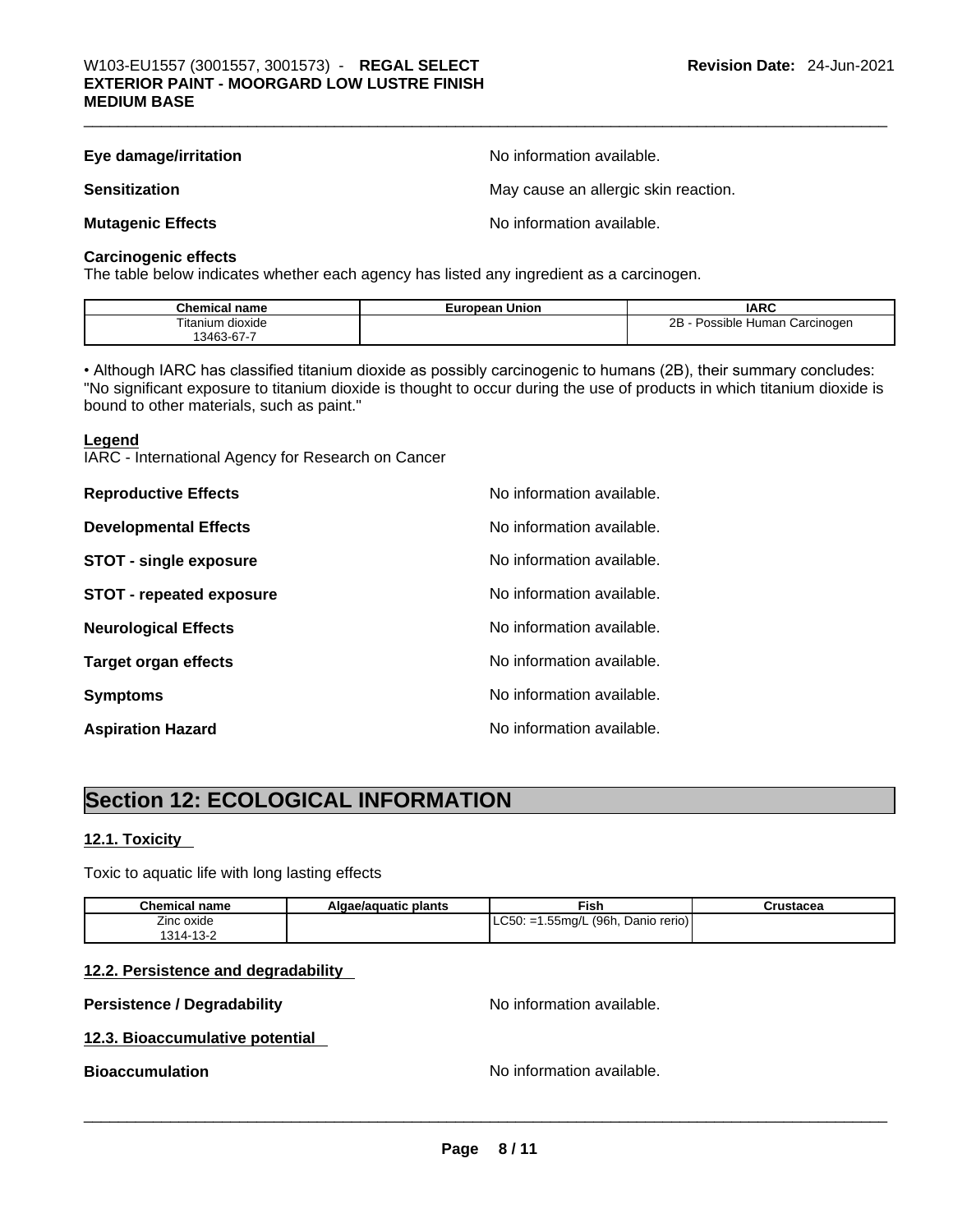| Chemical<br>' name         | coefficient<br>Partition |
|----------------------------|--------------------------|
| 1.2-Benzisothiazolin-3-one | ن. ا                     |
| 2634-33-5                  |                          |

### **12.4. Mobility in soil**

**Mobility in Environmental Media** Noinformation available.

**Mobility in soil intervalse Mobility in solution Mobility intervalse No** information available.

### **12.5. Results of PBT and vPvB assessment**

### **PBT** and **vPvB** assessment **Notify**  $\blacksquare$  No information available.

| <b>Chemical name</b>                                                            | <b>PBT and vPvB assessment</b>                 |
|---------------------------------------------------------------------------------|------------------------------------------------|
| Titanium dioxide<br>13463-67-7                                                  | The substance is not PBT / vPvB PBT assessment |
|                                                                                 | does not apply                                 |
| Zinc oxide<br>1314-13-2                                                         | The substance is not PBT / vPvB PBT assessment |
|                                                                                 | does not apply                                 |
| 1,2-Benzisothiazolin-3-one                                                      | The substance is not PBT / vPvB                |
| 2634-33-5                                                                       |                                                |
| 2-Methyl-4-isothiazolin-3-one<br>2682-20-4                                      | The substance is not PBT / vPvB                |
| 5-Chloro-2-methyl-3(2H)-isothiazolone mixture with 2-methyl-3(2H)-isothiazolone | The substance is not PBT / vPvB                |
| (3:1)<br>55965-84-9                                                             |                                                |
|                                                                                 |                                                |

### **12.6. Other adverse effects**

**Other adverse effects No information available Other adverse effects** 

## **Section 13: DISPOSAL CONSIDERATIONS**

### **13.1. Waste treatment methods**

**EWC waste disposal No No information available** 

**Waste from Residues/Unused Products** Dispose of in accordance with the European Directives on waste and hazardous waste.

**Contaminated Packaging Empty containers should be taken for local recycling,** recovery or waste disposal.

**Other Information** Waste codes should be assigned by the user based on the application for which the product was used.

## **Section 14: TRANSPORT INFORMATION**

**IMDG** Not regulated

**RID** Not regulated \_\_\_\_\_\_\_\_\_\_\_\_\_\_\_\_\_\_\_\_\_\_\_\_\_\_\_\_\_\_\_\_\_\_\_\_\_\_\_\_\_\_\_\_\_\_\_\_\_\_\_\_\_\_\_\_\_\_\_\_\_\_\_\_\_\_\_\_\_\_\_\_\_\_\_\_\_\_\_\_\_\_\_\_\_\_\_\_\_\_\_\_\_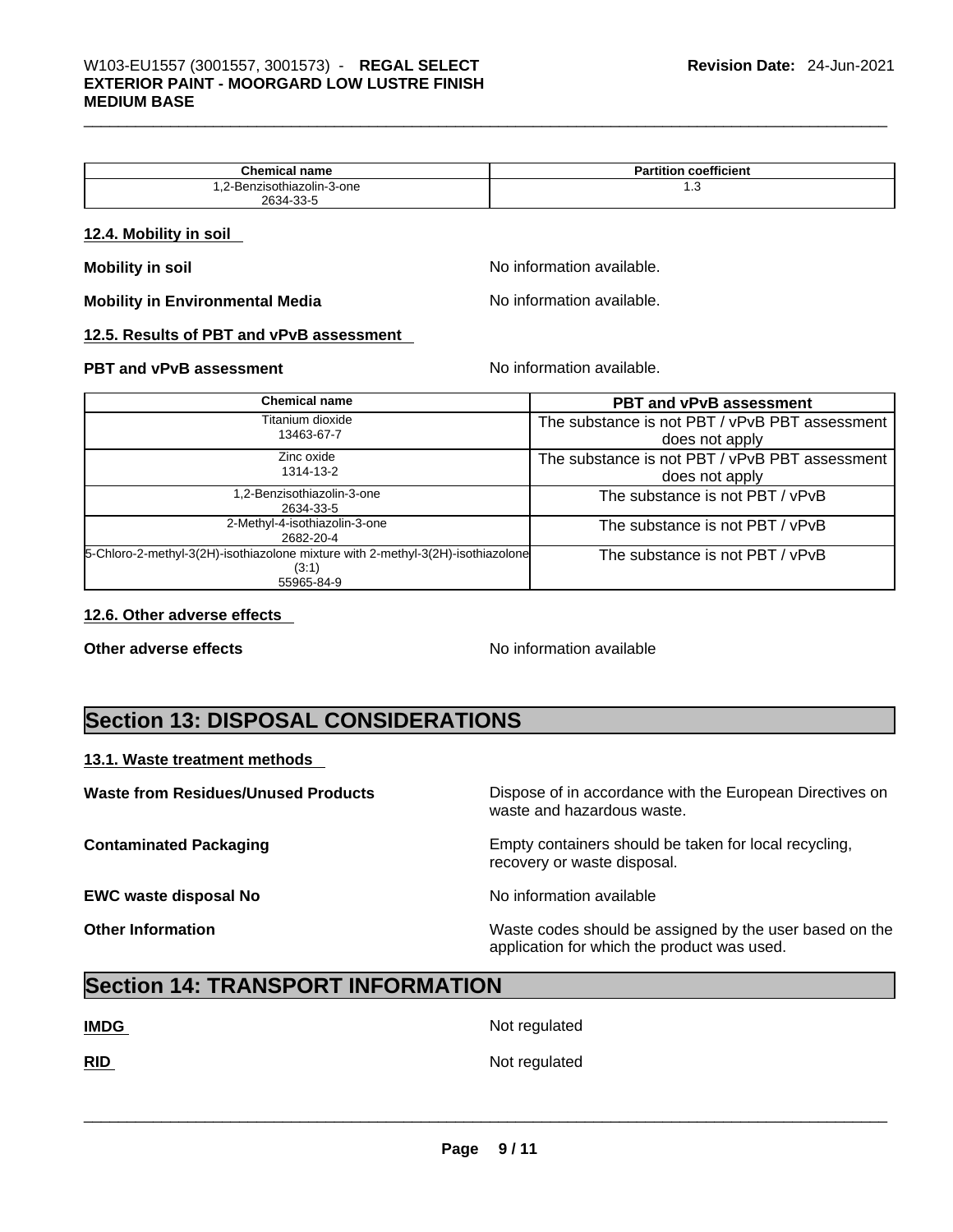| <b>ADR</b>  | Not regulated |
|-------------|---------------|
| <b>ADN</b>  | Not regulated |
| <b>IATA</b> | Not regulated |

## **Section 15: REGULATORY INFORMATION**

### **15.1. Safety, health and environmental regulations/legislation specific for the substance or mixture**

### **Occupational Illnesses (R-463-3, France)**

| Chemical name                                          | ا RG number<br><i>r</i> rench |
|--------------------------------------------------------|-------------------------------|
| enzisothiazolin-3-one<br><br>$\sim$ $\sim$<br>$2634 -$ | <b>RG 65</b><br>___           |
| ົວວະ                                                   |                               |

### **European Union**

Take note of Directive 98/24/EC on the protection of the health and safety of workers from the risks related to chemical agents at work

### **International Inventories**

| <b>AICS</b>                   | No - Not all of the components are listed. |
|-------------------------------|--------------------------------------------|
| <b>DSL: Canada</b>            | Yes - All components are listed or exempt. |
| <b>EINECS: European Union</b> | No - Not all of the components are listed. |
| <b>ENCS</b>                   | No - Not all of the components are listed. |
| <b>IECSC</b>                  | No - Not all of the components are listed. |
| <b>KECL (Annex 1)</b>         | No - Not all of the components are listed. |
| <b>PICCS</b>                  | No - Not all of the components are listed. |
| <b>TSCA: United States</b>    | Yes - All components are listed or exempt. |

### **Legend**

**AICS** - Australian Inventory of Chemical Substances **DSL/NDSL** - Canadian Domestic Substances List/Non-Domestic Substances List **IECSC** - China Inventory of Existing Chemical Substances  **EINECS/ELINCS** - European Inventory of Existing Chemical Substances/European List of Notified Chemical Substances **ENCS** - Japan Existing and New Chemical Substances **KECL** - Korean Existing and Evaluated Chemical Substances **PICCS** - Philippines Inventory of Chemicals and Chemical Substances **TSCA** - United States Toxic Substances Control Act Section 8(b) Inventory

### **15.2. Chemical safety assessment**

### **Chemical Safety Report Chemical Safety Report No information available**

## **Section 16: OTHER INFORMATION**

### **Full text of H-Statements referred to under section 3**

H301 - Toxic if swallowed H302 - Harmful if swallowed